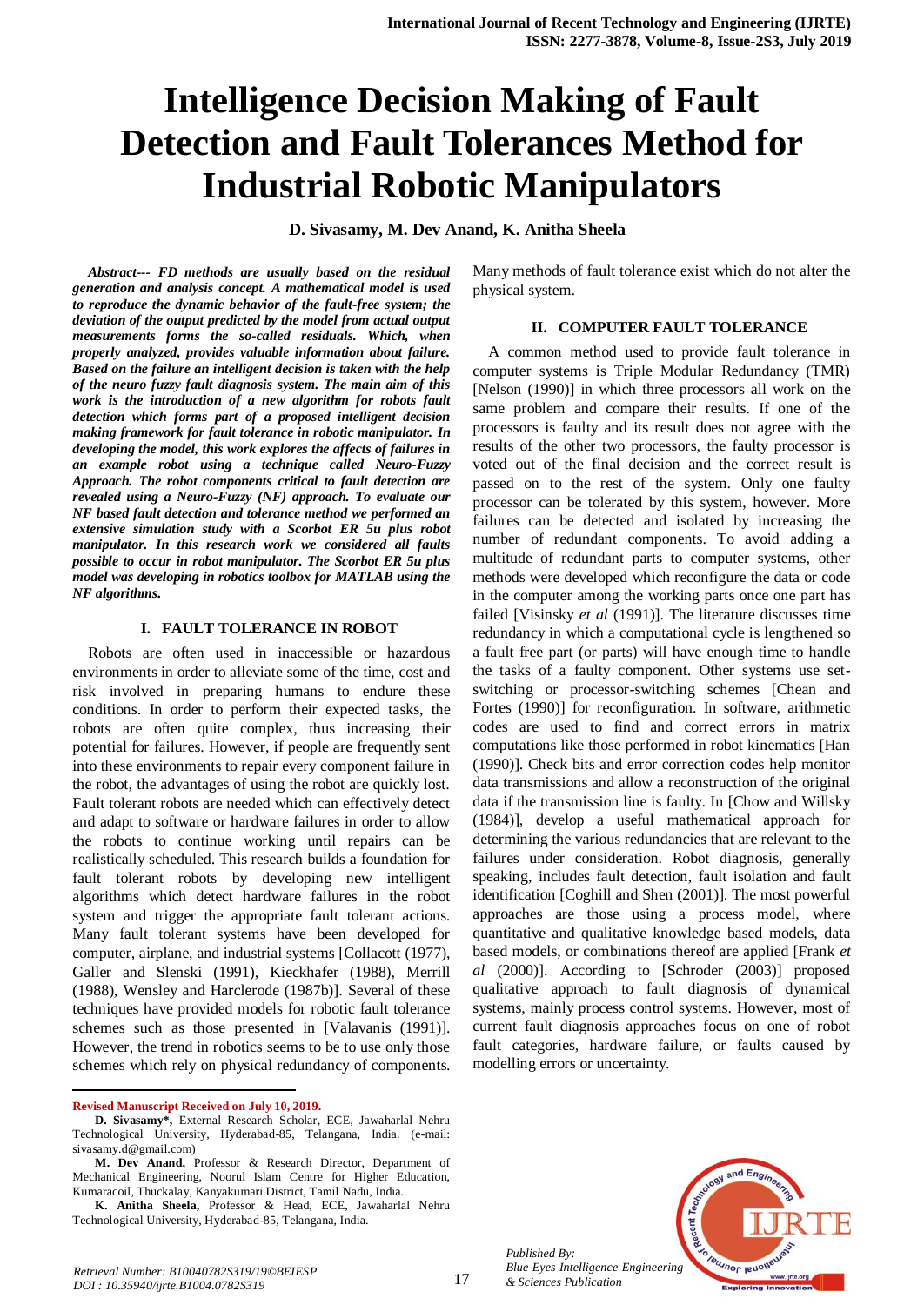# **III. ROBOT COMPUTER ARCHITECTURE FAULT TOLERANCE**

The original focus for the work is an eight joint, kinematically redundant robot with a proposed parallel VLSI architecture [Walker and Cavallaro (1991)] to compute real time control for the robot. The opportunity for parallel implementation of the robotic algorithms has been exploited in the design [Hamilton (1991)] and could provide a valuable foundation for tolerance of processor failures within the controller. A traditional approach to dynamic reconfiguration for arrays, sometimes called set-switching [Chean and Fortes (1990)] removes an entire row, column, or diagonal of the array to isolate the faulty processor. The algorithm is then modified to deal with the new dimensions of the mesh. Only a few errors can be tolerated before the mesh is reduced to an unusable size. This dynamic reconfiguration method isolates just the faulty processor and its communication links and then reassigns the faulty processor's data to the fault free neighbors.

# **IV. REDUNDANCY BASED ROBOTIC FAULT TOLERANCE**

Previous work on fault tolerance for the mechanical aspect of robots has concentrated on those algorithms which rely on duplicated parts for their fault tolerant abilities. These schemes generally deal with faults in one specific part of the robot (mechanical failure in the motor, kinematic joint failure, etc.) with only token thought going to the more critical, system wide effects of the failures. In duplicating the motor, the two motors in a joint must be able to work together to provide one output velocity for the joint. When one of the motors breaks, the other one takes over the faulty motor's functions while adjusting to any transients introduced into the system by the failed motor. If the robot is performing a time critical or delicate task, fault tolerance must allow the robot to get a run-away motor under control quickly before any damage to the environment or the robot occurs. The fault tolerant advantages of redundancy have also led to adding extra parallel structures, such as a backup arm or leg [Tesar (1990)], in order to allow many different reconfiguration possibilities in the presence of a failure.

Redundant components offer an obvious solution to the reconfiguration problem by providing a backup if one of the components fail. As in Triple Modular Redundancy (TMR) with computers, redundancy may also give the robot system multiple components to check and vote among, thus improving fault detection

# **V. KINEMATIC REDUNDANCY FAULT TOLERANCE**

Many robots today have the advantage of being kinematically redundant. That is, the robot has more degrees-of-freedom or motions than necessary to position and orient the end effector, which allows the robot to choose between multiple joint configurations for a given end effector position in the robot workspace. This natural redundancy can be used to create fault tolerant algorithms which use the alternate configurations to aid in positioning a robot with failed joints. These algorithms would not require the addition of extra motors, sensors, or other components to

the robot but would use the existing structure to provide fault tolerance [Walker and Cavallaro (1991)]. In [Maciejewski (1998)] has quantified the effect of joint failure on the remaining dexterity of a kinematically redundant manipulator. Robot controllers may further attempt to ease the transition through singular configurations for the robot [Deo (1992)]. A configuration is considered singular if the robot is fully extended or folded in on itself in such a way as to hinder motion in one direction without rapid changes in one or more joint positions. Fault detection routines might interpret these jumps in the joint velocities as failures in the robot and erroneously shut down a fault free system. The optimal damped least squares technique used in the Singularity Robust Inverse (SRI) algorithm described in [Deo (1991)] ensures feasible joint velocities with minimum end effector deviation from the specified trajectory. This new inverse kinematics scheme enables the manipulator to avoid drastic joint motions at or near singular configurations and helps eliminate false alarms in the fault detection algorithms. By using Deo's SRI algorithm in the robot controller, the velocities of the robot during singular configurations are moderated eliminating possible false alarms in the detection routines.

In addition to possessing a number of other important properties, kinematically redundant manipulators are inherently more tolerant to locked-joint failures than nonredundant manipulators. However, a joint failure can still render a kinematically redundant manipulator useless if the manipulator is poorly designed or controlled. This work presents a method for identifying a region of the workspace of a redundant manipulator for which task completion is guaranteed in the event of a locked-joint failure. The existence of such a region, called a *failure-tolerant workspace*, will be guaranteed by [Rodney (2007)] imposing a suitable set of artificial joint limits prior to a failure.

# **VI. ANALYTICAL REDUNDANCY BASED FAULT DIAGNOSIS & RESULTS**

Analytical redundancy is another concept for failure detection and isolation which uses only the available sensor components in a system to generate residuals from which failures can be identified. In [Stengel (1991)] give thorough reviews of the various methods of analytical redundancy. By comparing the histories of sensor outputs versus the actuator inputs, results from dissimilar sensors can be compared at different times in order to check for failures. The design and analysis of fault diagnosis architectures for robotic systems using the model based analytical redundancy approach [Edward and Willsky (1984), Fabrizi and Walker (1997), Michael *et al* (1998) and Frank *et al* (2000)] have received considerable attention. In this approach quantitative nominal models of the robotic system, together with sensory measurements, are used. These approaches are usually based on state estimation [Frank (1990)], parameter estimation [Isermann 1991)] and parity relations [Gertler (1988)], yet most of the current techniques developed rely on the

and Eng Recent Teck **Veuanor lenoire** *Blue Eyes Intelligence Engineering* 

*Published By:*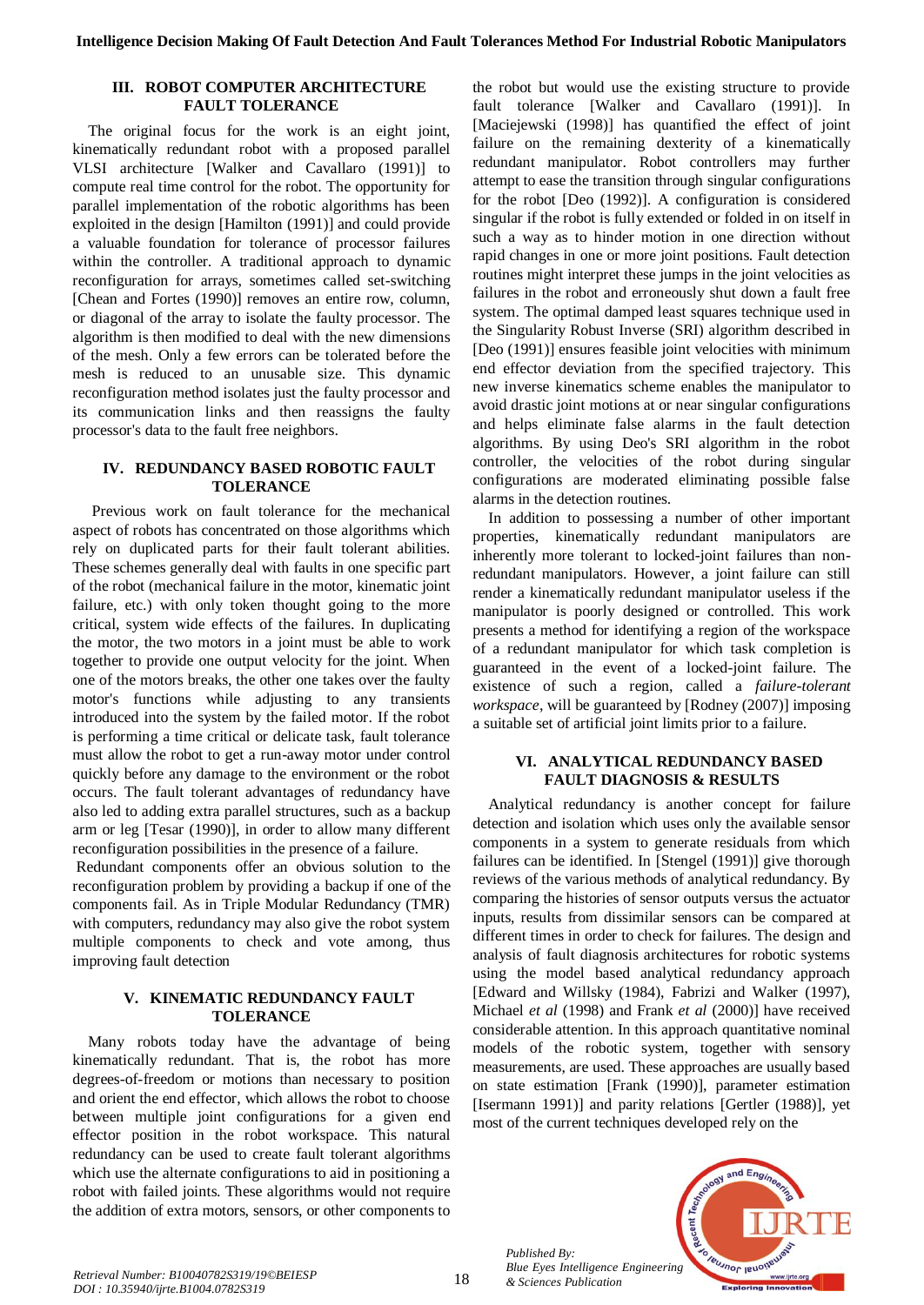assumption that the process is linear in nature [Willsky (1976), Patton and Chen (1991), Patton (1994)]. The appeal of the model based approach [Visinsky *et al* 1994] lies in the fact that the redundancy required for detecting faults is created using powerful information processing techniques without the need for additional physical instrumentation in the system. A number of studies have been dedicated to the assessment and analysis [Carreras and Walker (2001)] of robot reliability. Other studies related to enhancing a robot's tolerance to failure include work on layered failure tolerance control [Ting (1993)], failure tolerance by trajectory planning [Ralph and Pai (1999)], kinematic failure recovery [Park *et al* (1996)] and manipulators specifically designed for fault tolerance [Yi *et al* (2006)]. The generalization to more joints being at their limits is obvious. Similar results hold for robots with higher degrees of redundancy, e.g., if two joints are at their upper limits, there must be a vector of the null space of *J* for which the corresponding components are nonzero and of the same sign. Of course, this is easier to determine when there is only a single degree of redundancy. More details on the multiple degree-of-redundancy case can be found in [Roberts (2001)].Given a reasonably wellunderstood operational environment, there are two reasons for undesirable behaviours: random errors or systematic (design) errors. Random errors are those due to hardware or component faults, and these are typically analyzed using techniques such as Failure Mode and Effect Analysis (FMEA), [Dailey (2004)]. The likelihood that random errors cause undesirable behaviours can be reduced, in the first instance, by employing high reliability components. The most interesting conclusion is that a multi-state reliability model is needed to account for the partially failed robots identified by [Winfield and Nembrini (2006)] FMEA. They have shown that a multi-state reliability model can have interesting implications for optimum swarm size (from a reliability perspective), although this finding comes with a clear health warning. Analysis of systematic errors for the swarm as a whole is much more problematical, particularly if the desired behaviours are emergent. However, in [Winfield *et al* (2005b)] they explore the use of the temporal logic formalism for specification and possibly proof of correctness of emergent behaviours. In addition to that [Dixon (2000)], a model-based fault-detection approach was successfully demonstrated experimentally. This approach was based on the generation of residuals through a filtered torque estimate which does not rely upon the measurement of acceleration quantities.

Unavoidable modelling uncertainties, which arise owing to modelling errors, time variations, measurement noise and external disturbances cause deterioration in the performance of fault detection schemes by [Wunnenberg (1990)] causing false alarms. One way to deal with the absence of a mathematical model is to build a model from input output data. Recent techniques involve the use of neural networks or fuzzy systems for this purpose. In [Chen and Lee (2002)], for instance, Radial Basis Function (RBF) and perception neural networks are used for process modelling. In [Vemuri and Polycarpou (1997)] use neural networks for fault detection and isolation, which utilize learning methodology that is based on a nonlinear nominal model of the manipulator and nonlinear faults. In [Shin and Lee (1999)],

a robust tracking controller/fault detection scheme was proposed that utilized the full dynamic model of the robot manipulator. Unfortunately, the fault detection residuals are based on conservative thresholds, which are obtained by taking the norm of user defined upper bounds for the position and velocity tracking errors. As regards position and velocity, the control of robots in the neural network approach to manipulator fault detection was adopted in [Chen (1999)]; however, the fault detection algorithms are based on user defined bounds in the modelling uncertainty. Many efficient control concepts have been developed and put into practice within the last 20 years [Sajidman *et al* (1995), Kuntze (1988), De Luca (2000); Mbede *et al* (2000)]. Both model based approaches (e.g., inverse system technique, adaptive algorithm, predictive control) and heuristic fuzzy or adaptive fuzzy approaches applied to rigid and elastic robot structures have been proposed. The state of the art for robot control concepts with external sensory is quite different. While for some special industrial applications with force/torque and visual sensors [Kuntze and Lubbert (1995), Yoshikawa (2000)], considerable results have been achieved, there remains a lack of generic multi sensor based surveillance and control concepts. Obviously, a Point-to-Point (PTP) motion has to be controlled by a different algorithm rather than a force controlled de-burring or hole fitting operation. Being able to identify the extent of fault-tolerance in a system would be a useful analysis tool for the designer [Balajee and Lynne (2007)]. Unfortunately, it is difficult to quantify system of fault-tolerance. Other related works include [Yavnai's (2000)] approach for measuring autonomy for intelligent systems and Analytical Hierarchy Process (AHP) [Finkelstein's (2000)] for measuring system intelligenceThis necessitates the development of the fault diagnosis algorithm, which has the ability to detect manipulator failures in the presence of modeling uncertainties. Such algorithms are referred to as robust fault diagnosis schemes. Generally, the fault detection and isolation process is viewed as [Frey (2004)] consisting of two stages: residual generation and decision making, as shown in Figure 1. Outputs from the sensory are processed and compared with the expected values from the quantitative nominal model; the resulting value is referred to as residual. In the second stage, the decision process, the residuals are examined for the presence of failure signatures. Decision functions or statistics are calculated using the residuals, and a decision rule is then applied to the decision statistics to determine if any failure has occurred. It is argued that a robust fault detection and isolation system can be achieved by designing a robust residual generation process.



**Figure 1: Two Stage Structure of Decision Statistics**

cent

and Engi

leusnor leno

*Published By: Blue Eyes Intelligence Engineering & Sciences Publication* 

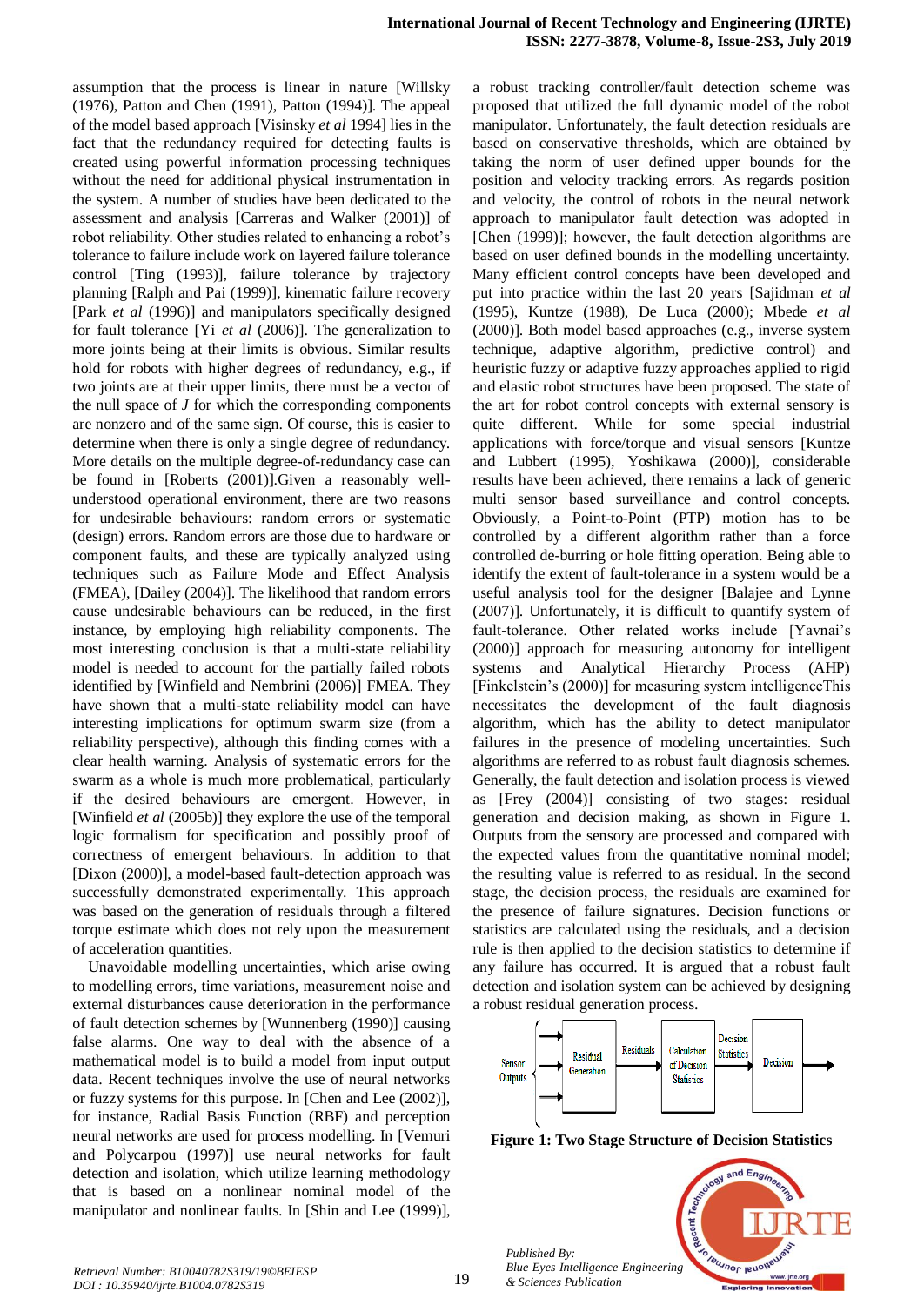## **Intelligence Decision Making Of Fault Detection And Fault Tolerances Method For Industrial Robotic Manipulators**

Numerous advantages characterize this method:

- For diagnosis no additional sensors are required. Only the signals of motor armature current, motor angular velocity and axis position are necessary.
- The overall procedure works in real time during normal operation.
- It leads to early and reliable fault detection.

# *Neuro Fuzzy Systems*

Recently, the combination of neural networks and fuzzy logic has received attention. The idea is to lose the disadvantages of the two and gain the advantages of both. Neural networks bring into this union the ability to learn. Fuzzy logic brings into this union a model of the system based on membership functions and a rule base. This field of study is still in its infancy. Determining the fuzzy membership functions from sample data using a neural network is the most obvious method of using the two together. The definition of the membership function has a huge impact on the system response. Often, the programmer must use trial and error to find acceptable values. Assuming a certain shape and finding the beginning and endpoints for the fuzzy values in a fuzzy set is a neural network optimization problem [Nauck *et al* (1993)]. Figure 3. is a diagram of such a system.





Figure 3. Shows a more complex integration - the use of neural networks to determine both the fuzzy membership functions and the rule base. The nonlinearity of the membership functions is unique to membership functions derived by neural networks. They help minimize the number of rules.





Another approach is to incorporate fuzzy logic into the neurons of the neural networks. This approach developed because of the original neuron model proposed by [McCulloch and Pitts (1943)]. The McCulloch and Pitts cell produced an all-or-none output. It was quickly realized that neurons with output in the range of [0, 1] produced much better results. The concept of a fuzzy neuron, however, has advanced beyond simply expanding the range of outputs on a crisp neuron. Some researchers have incorporated membership functions and rule bases into the individual neurons, as shown in Figure. 4.



## **Figure 4: A Neural Network of Fuzzy Neurons**

The idea of fuzzification of control variables into degrees of membership in fuzzy sets has been integrated into neural networks as shown in Figure 5. If the inputs and outputs of a neural network are fuzzified and defuzzified, significant improvements in the training time, in the ability to generalize, and in the ability to find minimizing weights can be realized. Also, the membership function definition gives the designer more control over the neural network inputs and outputs.



**Figure 5: A Fuzzy System with Neural Network Rule Base**

The implementation of a fuzzy module for residual evaluation can be very difficult with an increasing number of residuals taken into account. The problem of finding appropriate membership functions and rules is often a tiring process of trail and error. The model of neuro fuzzy system for feature evaluation is shown in Figure .6. Just like linear classifiers fuzzy systems require in contrast to ANNs manual tuning to obtain good classification results. In order to automate the design phase of the entire system in the scheme of neuro fuzzy, approaches are used for designing residual evaluation modules



**Figure 6: Neuro Fuzzy System for Feature Evaluation**



*Published By:*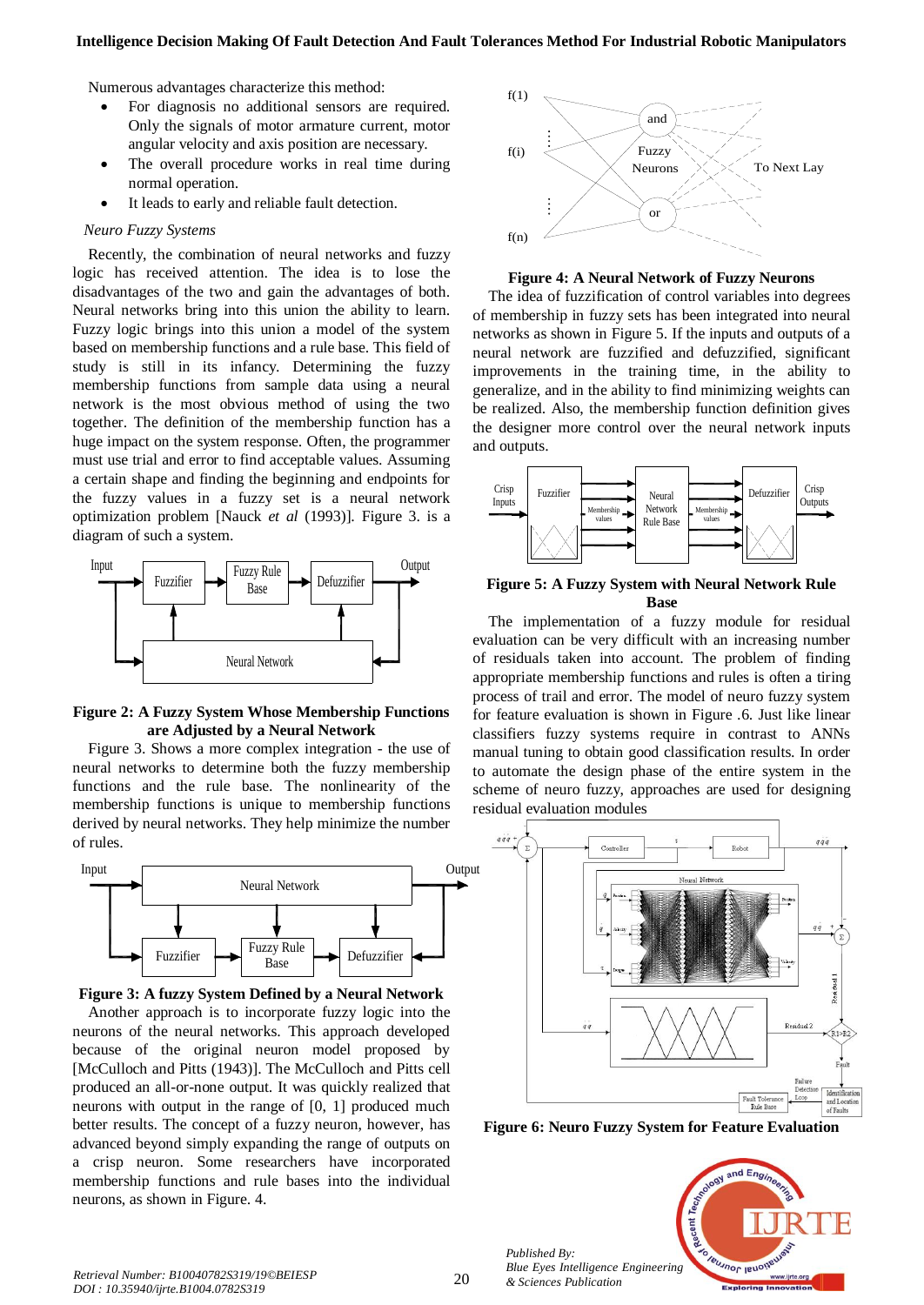# *Robot Model*

The dynamic nonlinear equations of an *n* degree-offreedom robot manipulator in the continuous time

$$
M(q(q)) + C(q,q) + F(q) + G(q) = \tau + \tau_d
$$
  
\n
$$
\Delta T = T_{\text{Model}} - T_{\text{Measured}}
$$

.. . .

where q and  $\tau$  are the (n x 1) vectors of joint variables and driving joint torques respectively, M is the (n x n) symmetric positive definite inertia matrix, C is the vector of Coriolis and centrifugal forces, G is the vector of gravitational forces, F is the vector of friction torques and  $\tau_d$ is a quantity including un-modeled disturbances or unmodeled dynamics.



**Figure 7: Neuro Fuzzy Based Fault Diagnosis Decision Making Model Using Simulink**



**Figure 8: A Sample Neuro-Fuzzy System**





**Figure 9: A Sample Training Trajectory Obtained from the Simulator**



**Figure 10: The Fuzzy Membership Function Definition NF1**



**Figure 11: The Fuzzy Membership Function Definition NF2**



**Figure 12: The Fuzzy Membership Function Definition NF3**



*Published By:*

*& Sciences Publication*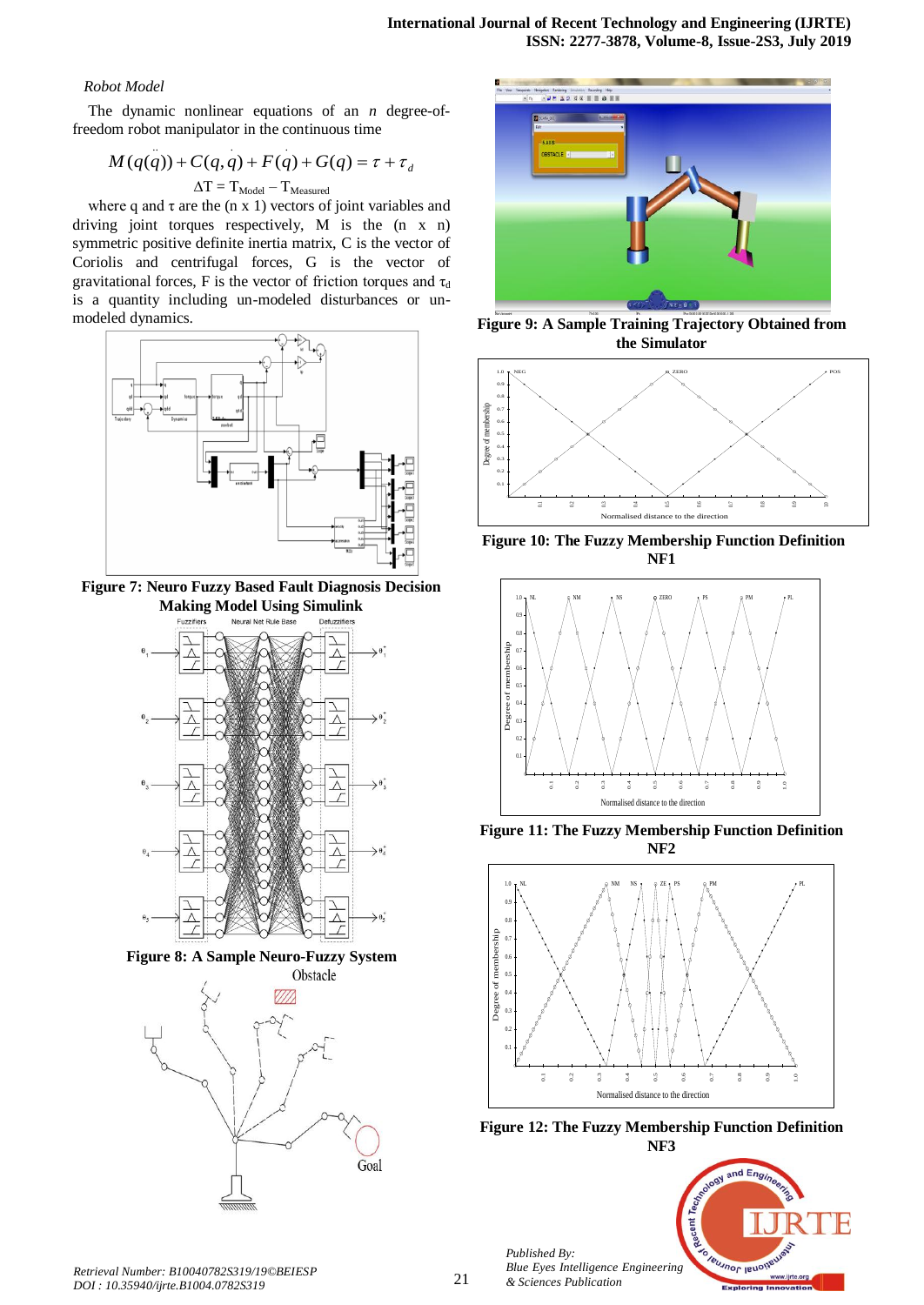

**Figure 13: The Fuzzy Membership Function Definition NF4**



**Figure 14: The Fuzzy Membership Function Definition NF5**

# *3-D Surface Plots Obtained for All Joint Angles of 5-DOF Industrial Manipulator*

The following Figures: 16-20 shows surface plot of nine neuro fuzzy relating inputs with joint angles of 5-DOF Redundant manipulator. Figure. 15. Indicates the surface plot between nine input versus  $\theta_1$ . It shows that when the values of y and z moving in a positive direction, there is a marginal increase followed by a decrease in surface plot of  $\theta_1$  is shown in Figure 16. The Figure depicts that the value of  $\theta_2$  values. The inputs-output  $\theta_2$  increases linearly when moving in the positive direction of y coordinate to some values of y and then there is a sudden increase of  $\theta_2$ values. No significant change in the value of is observed with change in values of z coordinate. By moving from negative direction to the positive direction of x and y coordinates, the  $\theta_3$ value decreases first then followed by slightly  $\theta_2$  increase, can be easily conclude from Figure 17. Similarly the surface plot of  $\theta_4$  with input variables x and z coordinate is depicted in Figure 18. It shows that the value of inputs has significant effect in determining the value of. It concludes from the surface plot that the contribution of interdependent parameters toward obtaining the output can easily provide  $\theta_5$ through the neuro fuzzy programming and can be hardly obtained otherwise without employing massive computations. All the surface viewer plots show that the total surface is covered by the rule base.



*Published By: Blue Eyes Intelligence Engineering*   $ndE_r$ 

**Jeumor len** 

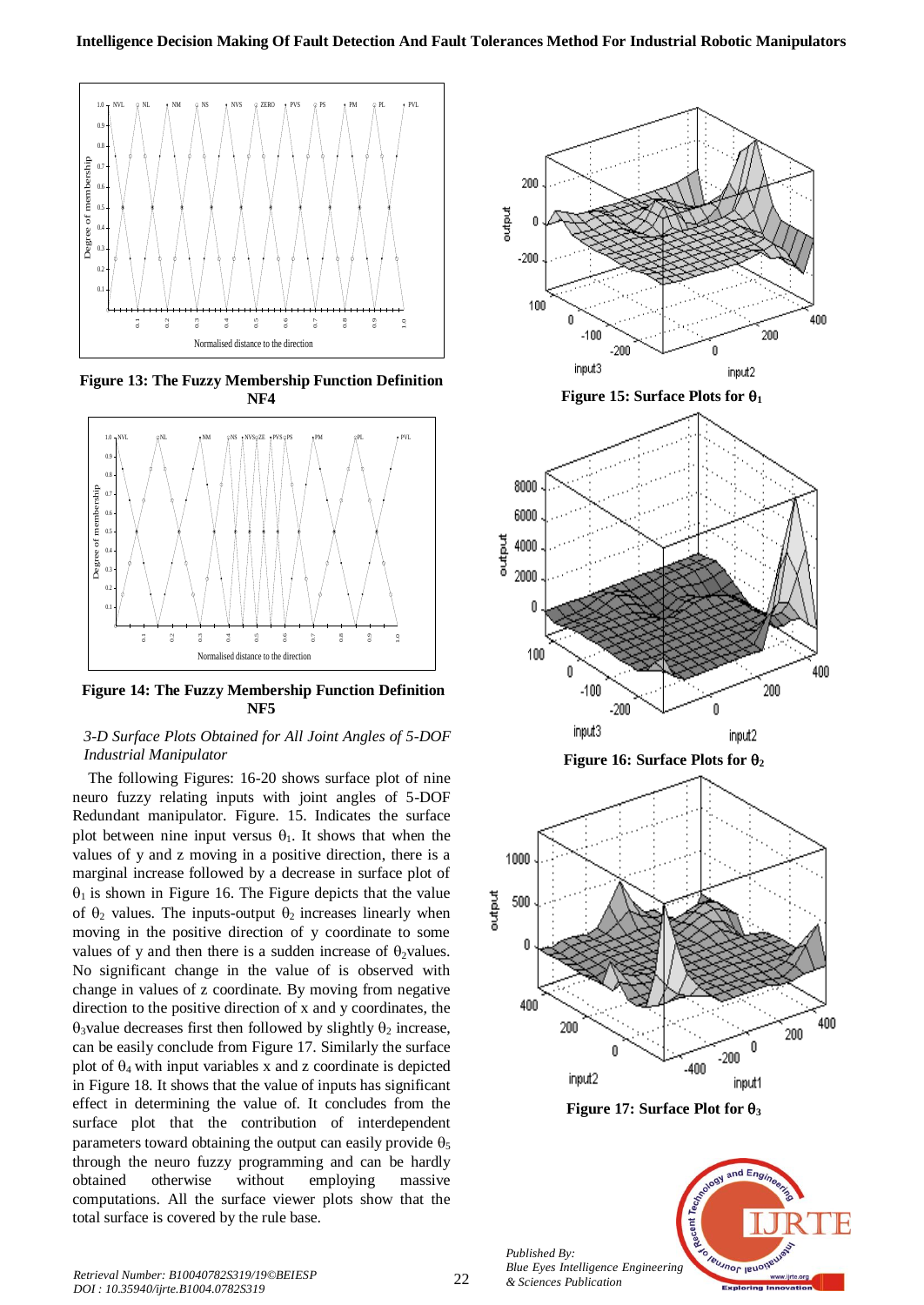

## **VII. CONCLUSION**

In this study, the inverse kinematics solution using neuro fuzzy for a 5-DOF industrial manipulator is presented. The field of neuro-fuzzy technology will become an important part of intelligent control. The ability to learn how to control a process from sample data is its biggest asset. In this report, nine neuro-fuzzy controllers were trained to emulate a human's example control of a robotic arm.The difference in joint angle deduced and predicted with neuro fuzzy model for a 5-DOF industrial manipulator clearly depicts that the proposed method results with an acceptable error.The modelling efficiency of this technique was obtained by taking three end-effector coordinates as input parameters and five joint positions for a 5-DOF industrial manipulator respectively as output parameters in training and testing data of NF models. Also, the neuro fuzzy model used with a smaller number of iteration steps with the hybrid learning algorithm. Hence, the trained neuro fuzzy model can be utilized to solve complex, nonlinear and discontinuous kinematics equation complex robot manipulator; thereby, making neuro fuzzy an alternative approach to deal with inverse kinematics. The analytical inverse kinematics model derived always provide correct joint angles for moving the arm end-effector to any given reachable positions and orientations. As the neuro fuzzy approach provides a general frame work for combination of NN and fuzzy logic. The efficiency of neuro fuzzy for predicting the inverse kinematics of industrial manipulator can be concluded by observing the 3-D surface viewer, residual and normal probability graphs. First, the membership function definitions are an important part of the neuro-fuzzy system. Second, the fuzzification of a neural network's inputs and outputs allows neural networks to learn more complex functions than ever before. The performance of the neurofuzzy controllers in this specific application, however, is less than perfect. A trained neuro-fuzzy system is only as good as the training data used to train it. The use of neurofuzzy systems for control has been examined. It is the opinion of this researcher that fuzzification of a neural network's inputs and outputs will become standard procedure in neural network applications.

## **REFERENCES**

- 1. SCORBOT-ER VII User's Manual, 3<sup>rd</sup> Edition, Intelitek Inc., Catalog # 100016 Rev. C, February 1996.
- 2. Paul, R. P: Robot Manipulators: Mathematics, Programming and Control, Cambridge, ITS Press, 1981.
- 3. Luke Cole, Adam Ferenc Nagy-Sochacki, Jonathan Symonds: Drawing Using the Scorbot - ER VII Manipulator Arm, October 29, 2007.
- 4. D. Constantinescu; E.A. Croft: Smooth and Time Optimal Trajectory Planning for Industrial Manipulators along Specified patHs, 'Journal of Robotic Systems', Vol. 17, No. 5, 2000, 33-249.
- 5. H. Karagulle; L. Malgaca: Analysis of End Point Vibrations of a Two-Link Manipulator by Integrated CAD/CAE Procedures, 'Elsevier Finite Elements in Analysis and Design', Vol. 40, 2004, 2049–2061.
- 6. Dr. Anurag Verma; Vivek, A; Deshpande: End-effector position analysis of Scorbot-Er Vu Plus Robot, 'International Journal of Smart Home', Vol. 5, No. 1, January, 2011.
- 7. John, Q; Gan; Eimei Oyama; Eric, M; Rosales and Huosheng Hu: A Complete Analytical Solution to the Inverse Kinematics of the Pioneer 2 Robotic Arm, 'International Journal of Robotica', Vol. 23, 2005, 123– 129.
- 8. Khaled fawaz; Rochdi Merzouki; Belkacemould-Bouamama: Model Based real time monitoring for collision detection of an industrial robot, 'Elsevier Mechatronics', Vol.19, 2009, 695–704.
- 9. Lee, H.S; S.L. Chang: Development of a CAD/CAE/CAM System for a Robot Manipulator, 'Journal of Materials Processing Technology', Vol. 140, 2003, 100-104.
- 10. Lee; Eric; Constantinos Mavroidis: Geometric Design of Spatial PRR Manipulators, 'Mechanism and Machine Theory', Vol. 39, 2004, 395-408.
- 11. Su; Hai-Jun; J. Michael McCarthy: The synthesis of an RPS Serial Chain to Reach a Given Set of Task Positions, 2003.
- 12. Colbaugh, R; K. Glass: Adaptive Tracking Control of Rigid Manipulators Using Only Position Measurements, 'Journal of Robotic Systems', Vol. 14, No.1, 1997, 99- 26.



*Published By:*

*& Sciences Publication*